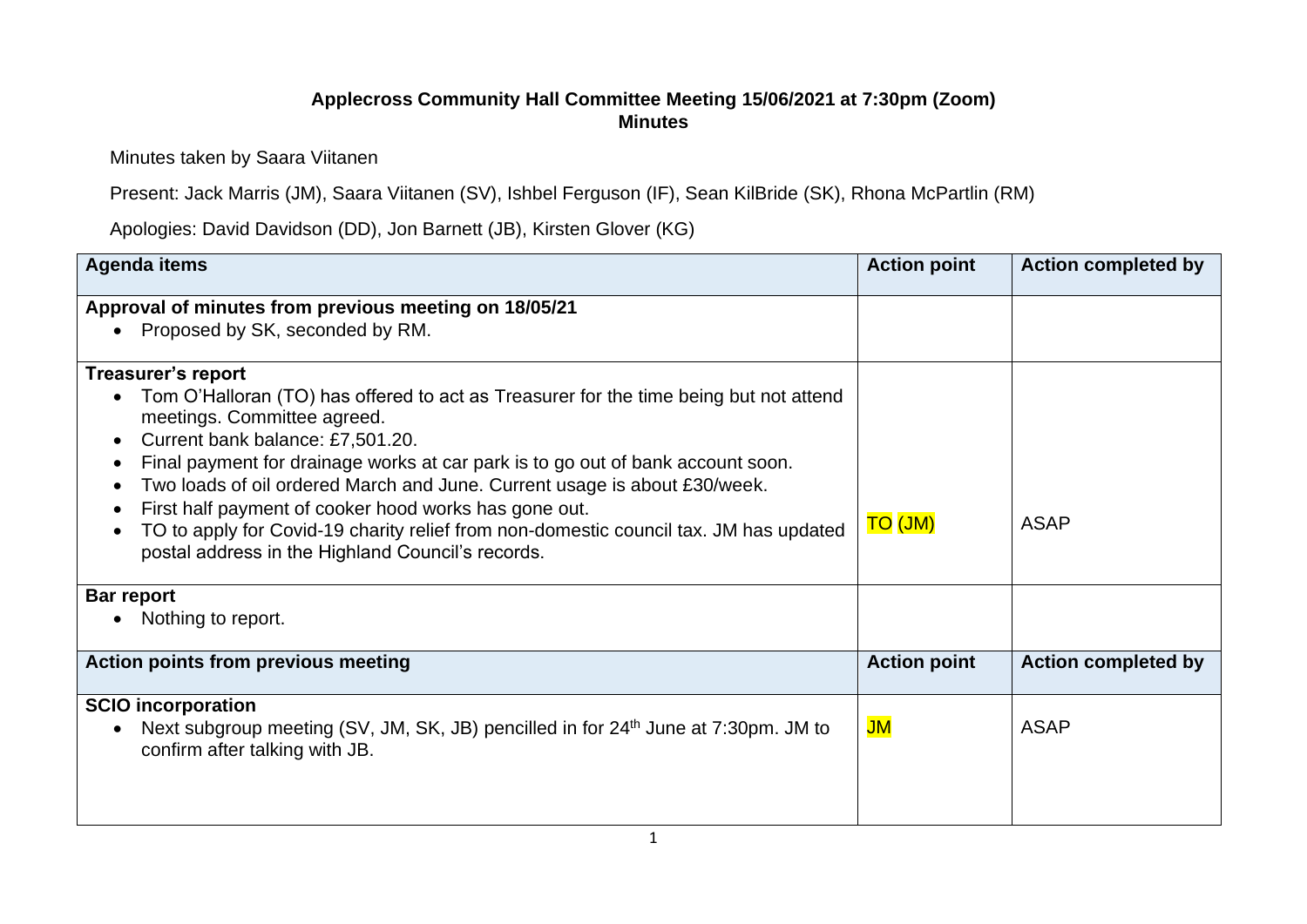| <b>General maintenance</b><br>Extractor fan                                                                                                                                                                                                                                                                                   |                        |                            |
|-------------------------------------------------------------------------------------------------------------------------------------------------------------------------------------------------------------------------------------------------------------------------------------------------------------------------------|------------------------|----------------------------|
| Duncan McCowan donated joinery work to the Hall. The committee give their thanks<br>$\bullet$                                                                                                                                                                                                                                 |                        |                            |
| to Duncan for his generosity.<br>SK to liaise with contractor to organise for the rest of the works.<br>$\bullet$<br>SK to organise electrician to make connections afterwards.<br>$\bullet$<br>Contractor was not able to help with the fault in the gas connection. The gas<br>$\bullet$                                    | <b>SK</b><br><b>SK</b> | <b>ASAP</b><br><b>ASAP</b> |
| connections need a yearly gas safety check by a commercial gas inspector. SK to<br>check if Barney's could check the Hall on the same day as they come to check<br>Hartfield.                                                                                                                                                 | <b>SK</b>              | <b>ASAP</b>                |
| SV to ask Adam Illingworth to check what parts need replaced on the gas bottle.<br>$\bullet$                                                                                                                                                                                                                                  | <b>SV</b>              | <b>ASAP</b>                |
| Drainage<br>JM reported that Donald Mackenzie found a pipe behind the toilets broken which he is<br>replacing with a stronger pipe (more expensive). Works are nearly complete.                                                                                                                                               |                        |                            |
| Leak from boiler                                                                                                                                                                                                                                                                                                              |                        |                            |
| It was flagged that there was a leak from the boiler pipes, possibly from the pressure<br>release valve. Duncan McCowan had made a temporary fix, but the boiler needs<br>checked/cleaned and a permanent fix. SK to liaise with Phil Collins.<br>The ceiling needs re-plasterboarded. SK to liaise with Duncan.<br>$\bullet$ | <b>SK</b><br><b>SK</b> | <b>ASAP</b><br><b>ASAP</b> |
| <b>Re-opening</b>                                                                                                                                                                                                                                                                                                             |                        |                            |
| SV had made a list of regular Hall users. SV to contact and ask about their plans for<br>using the Hall.<br>Committee to discuss any other bookings/enquiries on the phone/on Messenger.<br>$\bullet$                                                                                                                         | <b>SV</b>              | <b>ASAP</b>                |
|                                                                                                                                                                                                                                                                                                                               |                        |                            |
| <b>New website</b><br>Working properly again.<br>Calendar online.                                                                                                                                                                                                                                                             |                        |                            |
| <b>Glass bins relocation</b>                                                                                                                                                                                                                                                                                                  |                        |                            |